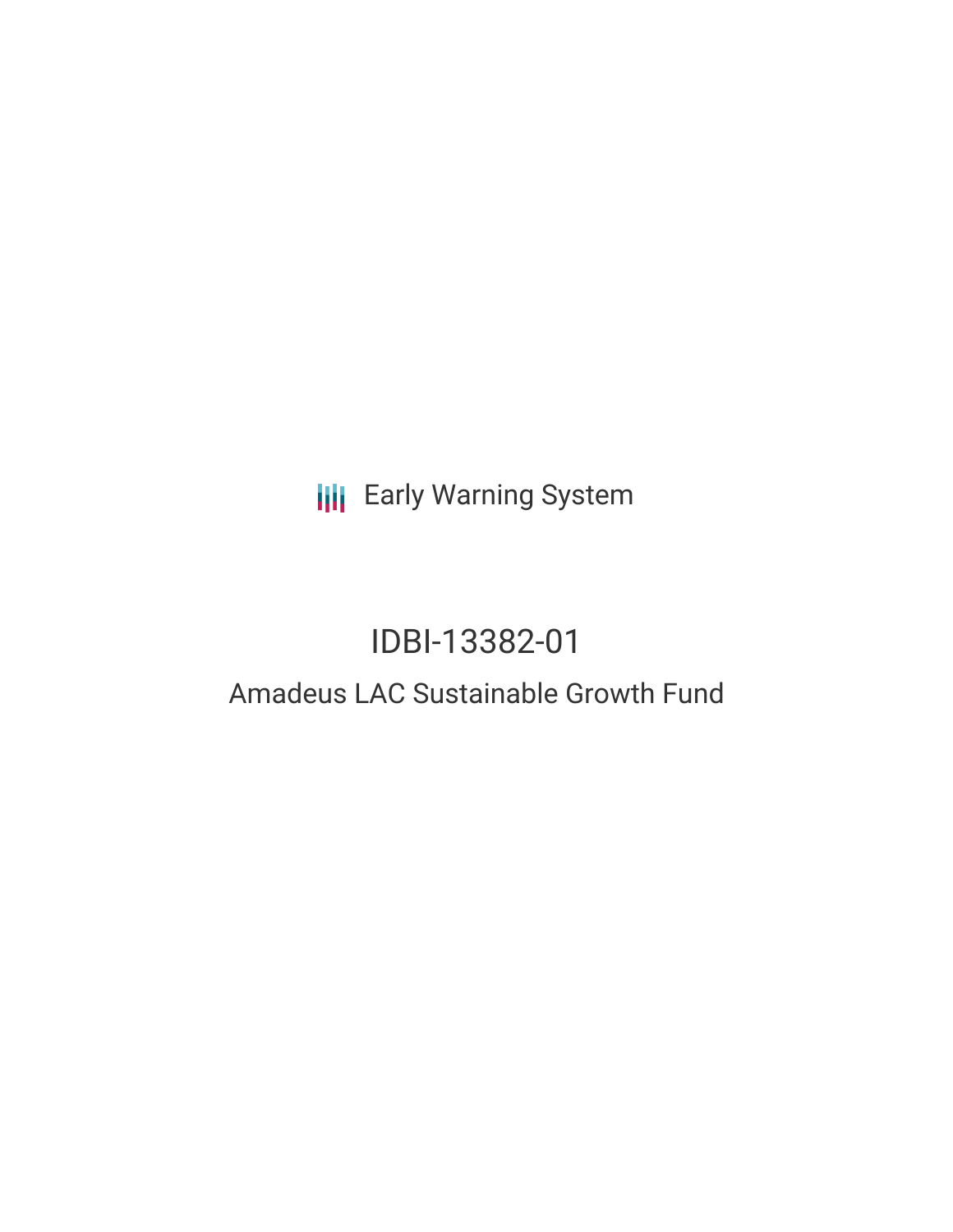

#### **Quick Facts**

| <b>Financial Institutions</b>  | IDB Invest (IDBI)                                  |
|--------------------------------|----------------------------------------------------|
| <b>Status</b>                  | Proposed                                           |
| <b>Bank Risk Rating</b>        | FI                                                 |
| <b>Voting Date</b>             | 2021-11-02                                         |
| <b>Borrower</b>                | Amadeus V Latin America Sustainable Growth Fund LP |
| <b>Sectors</b>                 | Education and Health, Finance, Industry and Trade  |
| Investment Type(s)             | Equity                                             |
| <b>Investment Amount (USD)</b> | \$10.00 million                                    |
| <b>Project Cost (USD)</b>      | \$150.00 million                                   |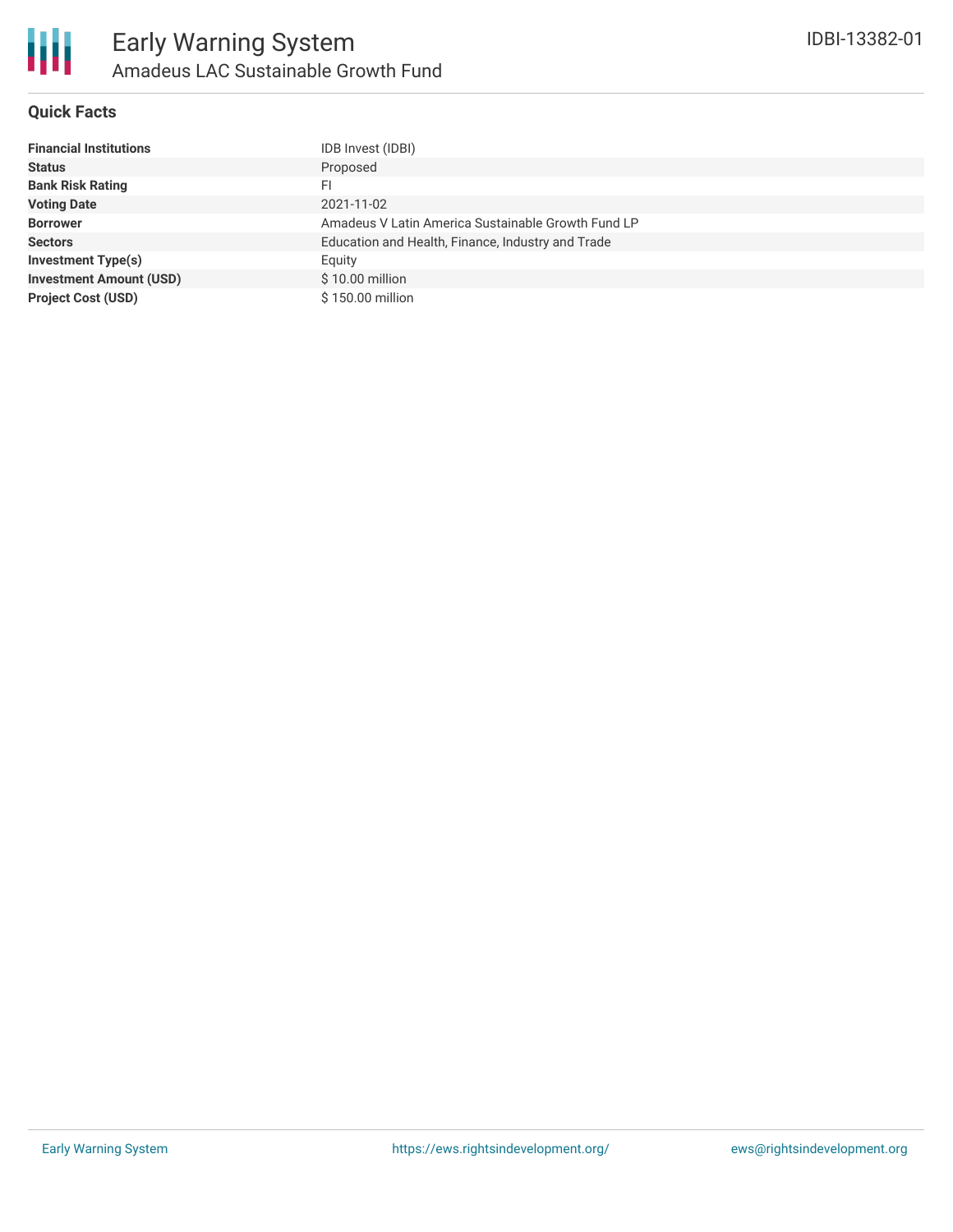

#### **Project Description**

The project consists of: (i) an IDB Invest investment of up to the lowest of US\$10 million or 15% of the capital commitments in Amadeus V Latin America Sustainable Growth Fund LP (the "Fund"), a new fund with a target size of US\$150 million that aims to provide "early growth" capital to 12-18 emerging technology-enabled high growth companies at series B-D across Latin America and the Caribbean ("LAC"); and (ii) an uncommitted facility of US\$10 million for potential IDB Invest co-investments (the "Facility") in selected opportunities alongside the Fund, (the "Project").

The Fund will be managed by Amadeus Capital Partners ("Amadeus" or the "Manager"), a specialized UK investment manager in core technology themes driving global digital transformation with more than 20 years of global track record and seven in emerging markets (EMs).

The primary development objective of the Project is to support the growth of young, innovative, and fast-growing firms in LAC, mainly in the sectors of financial services (FinTech); education (EdTech); software-as-a-service (SaaS); and next generation ecommerce (NextGen eCommerce), contributing to higher productivity, job creation, and ultimately, economic growth. The Project will also facilitate cross-border technology transfers, thus contributing to increased international integration as well as to the further development of LAC's innovation ecosystem.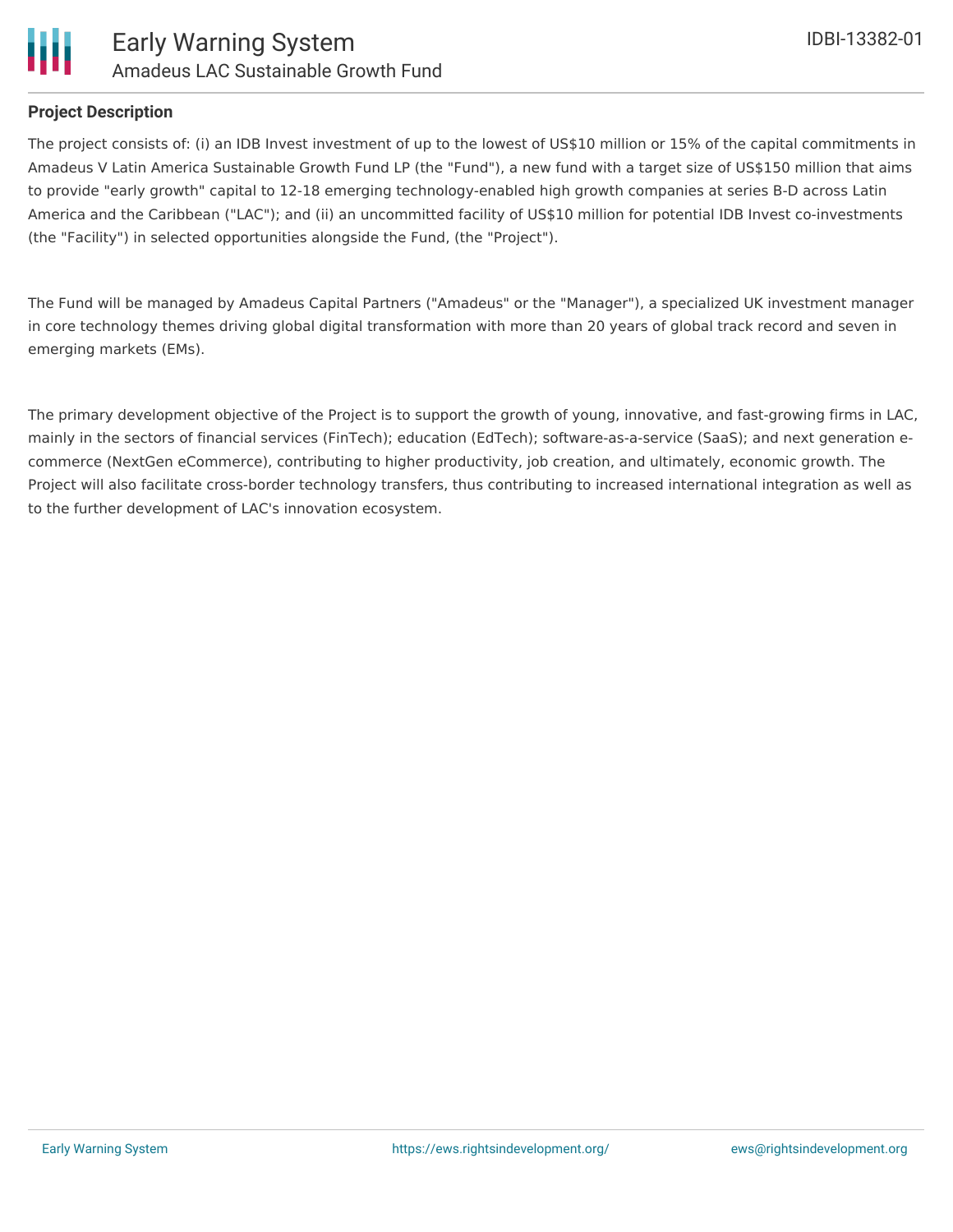### **Investment Description**

• IDB Invest (IDBI)

#### **Financial Intermediary**

Financial Intermediary: A commercial bank or financial institution that receives funds from a development bank. A financial intermediary then lends these funds to their clients (private actors) in the form of loans, bonds, guarantees and equity shares. Financial intermediaries include insurance, pension and equity funds. The direct financial relationship is between the development bank and the financial intermediary.

Amadeus V Latin America [Sustainable](file:///actor/7516/) Growth Fund LP (Financial Intermediary) **is owned by** [Amadeus](file:///actor/6105/) IT Holding SA (Parent Company)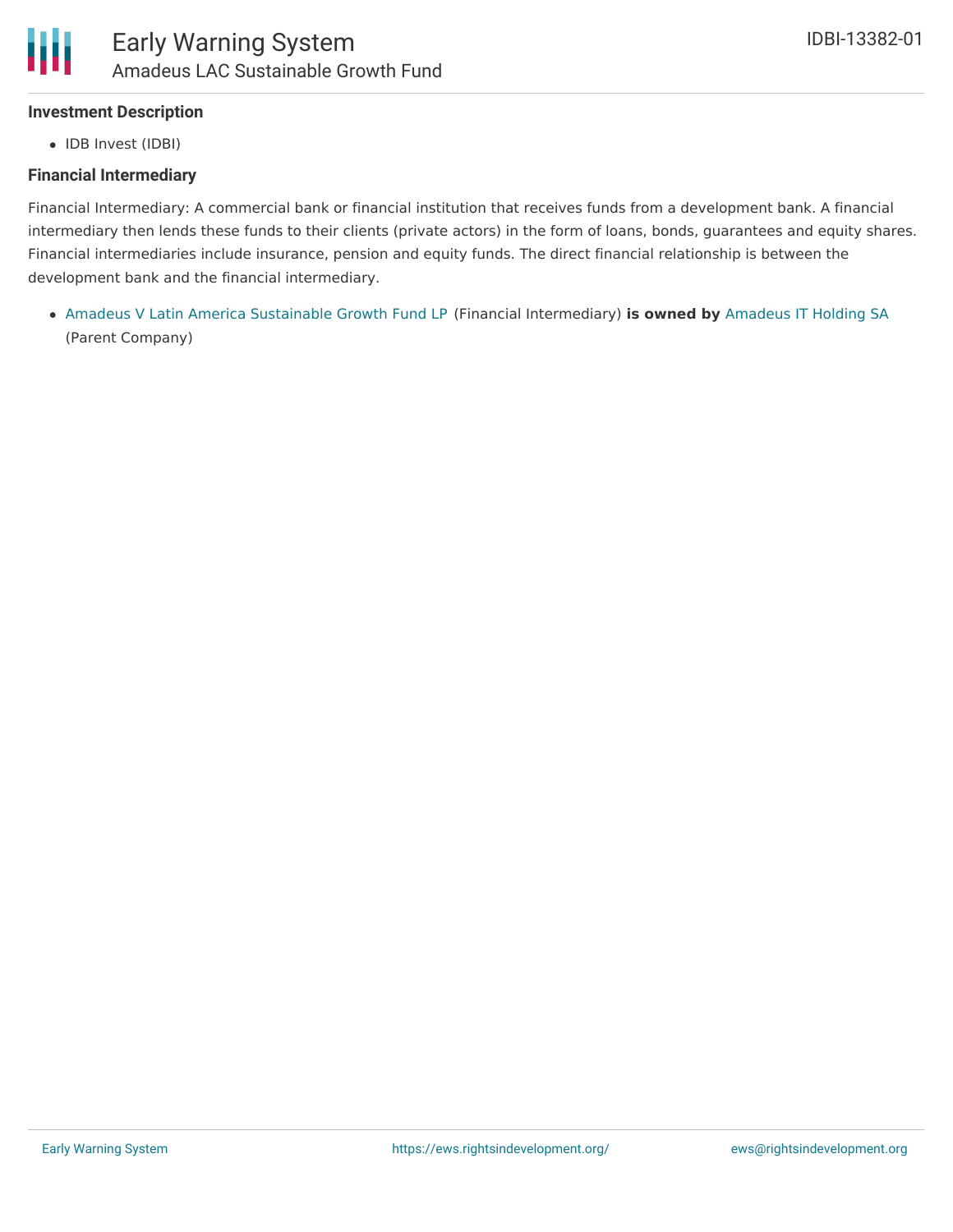

## Early Warning System Amadeus LAC Sustainable Growth Fund

| <b>Private Actor 1</b> | <b>Private Actor</b><br>1 Role | <b>Private Actor</b><br>1 Sector | Relation | <b>Private Actor 2</b>                                        | <b>Private Actor</b><br>2 Role | <b>Private Actor</b><br>2 Sector |
|------------------------|--------------------------------|----------------------------------|----------|---------------------------------------------------------------|--------------------------------|----------------------------------|
| <b>IDB</b> Invest      | Investor                       | Finance                          |          | invests in Amadeus V Latin America Sustainable Growth Fund LP | Client                         | Finance                          |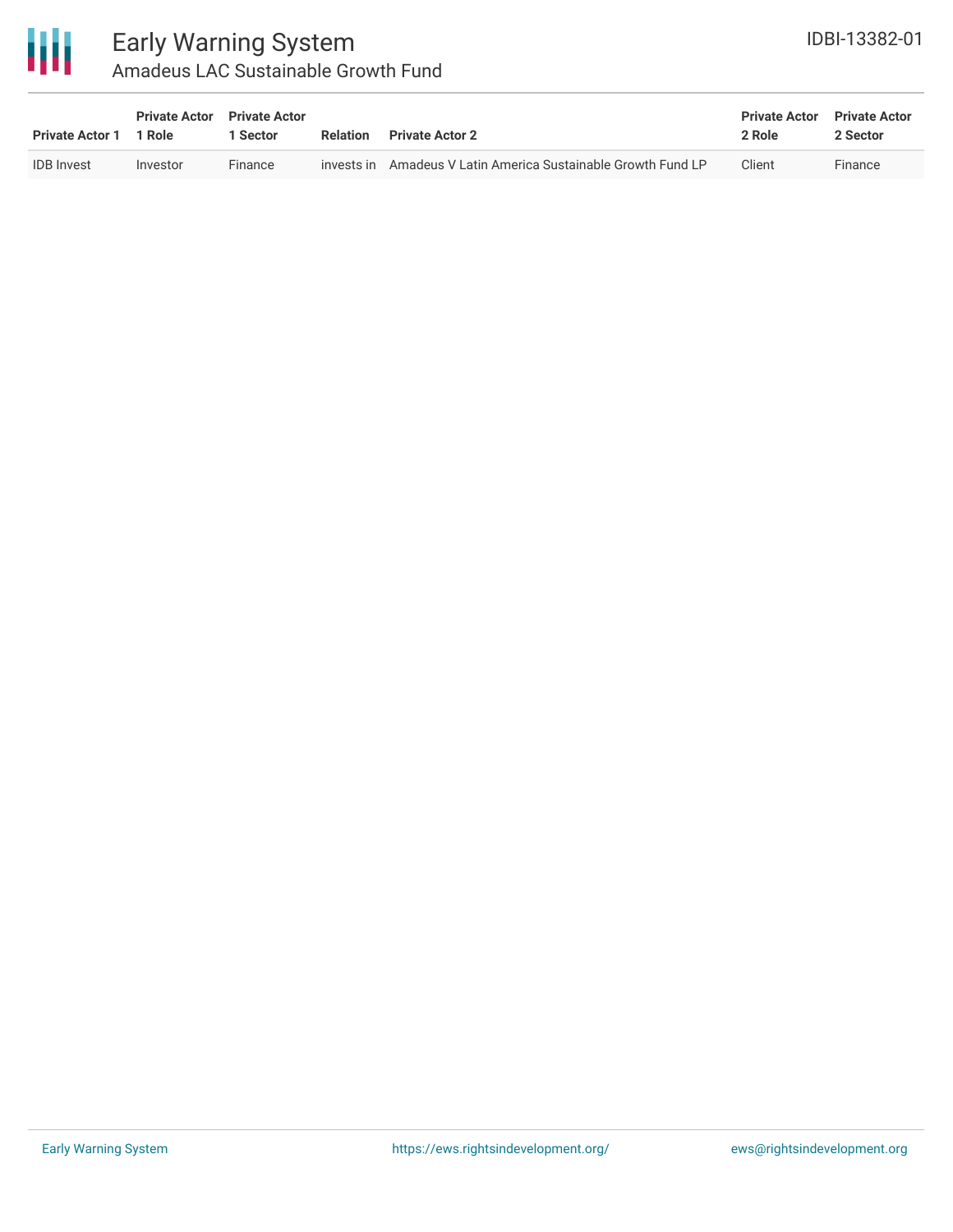## **Contact Information**

EMAIL: requestinformation@idbinvest.org

PHONE: +1(202)-566-4566

ADDRESS: 1350 New York Ave NW, Washington, DC 20005

## ACCESS TO INFORMATION

You can submit a request for information disclosure at: https://www.iadb.org/en/access-information/information-request

## ACCOUNTABILITY MECHANISM OF IDB / IDB INVEST

The Independent Consultation and Investigation Mechanism (MICI) is the independent complaint mechanism and fact-finding body for people who have been or are likely to be adversely affected by an Inter-American Development Bank (IDB) or Inter-American Investment Corporation (IDB Invest)-funded project. If you submit a complaint to MICI, they may assist you in addressing the problems you raised through a dispute-resolution process with those implementing the project and/or through an investigation to assess whether the IDB or IDB Invest is following its own policies for preventing or mitigating harm to people or the environment. You can submit a complaint by sending an email to MICI@iadb.org. You can learn more about the MICI and how to file a complaint at http://www.iadb.org/en/mici/mici,1752.html (in English) or http://www.iadb.org/es/mici/mici,1752.html (Spanish).